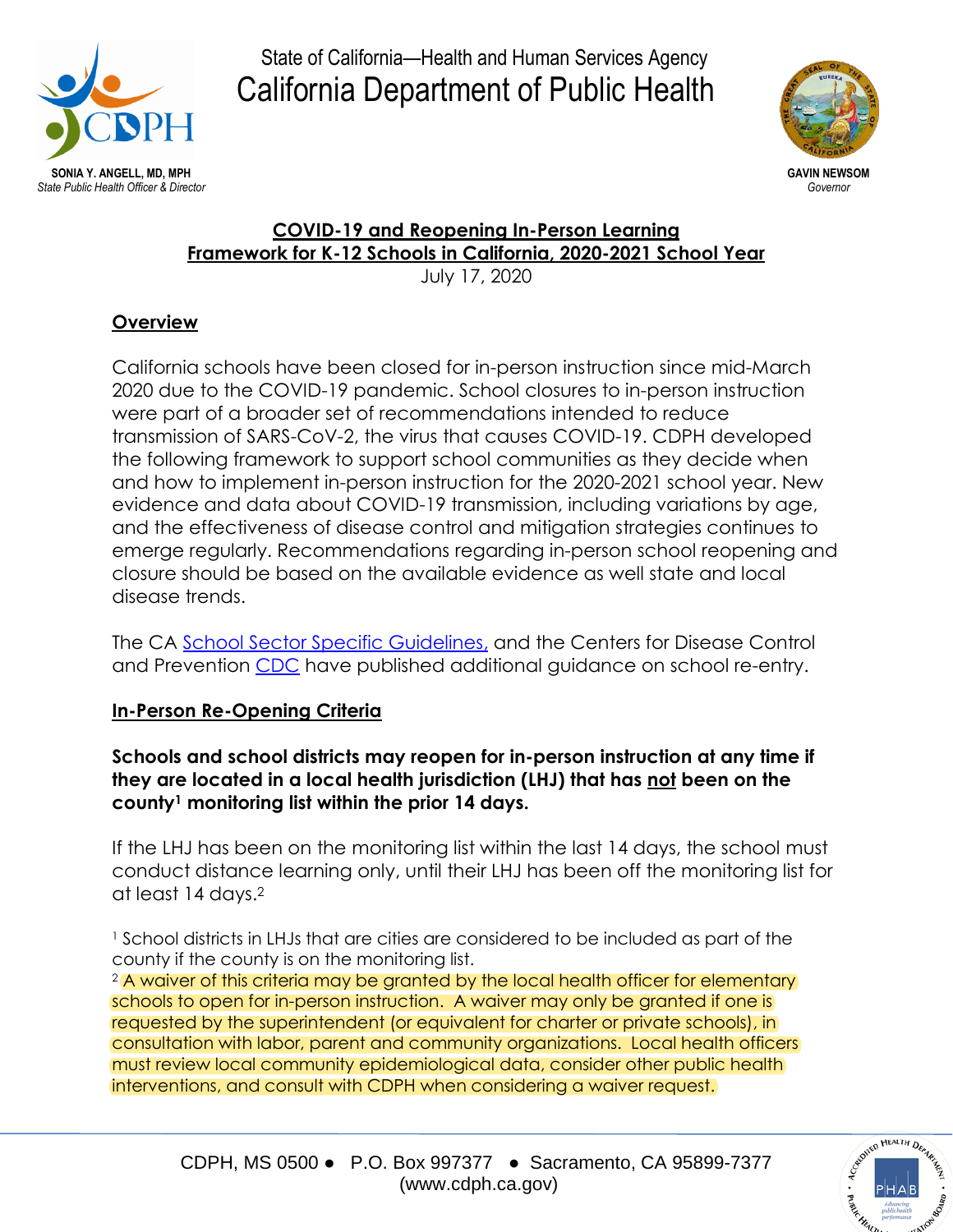



#### **Guidance Once Re-Opened to In-Person Instruction**

*How should schools think about testing?*

Once schools are re-opened to at least some in-person instruction, it is recommended that surveillance testing be implemented based on the local disease trends. If epidemiological data indicates concern for increasing community transmission, schools should increase testing of staff to detect potential cases as lab testing capacity allows.

*Who should be tested and how often?*

School staff are essential workers, and staff includes teachers, paraprofessionals, cafeteria workers, janitors, bus drivers, or any other school employee that may have contact with students or other staff. School districts and schools shall test staff periodically, as testing capacity permits and as practicable. Examples of recommended frequency include testing all staff over 2 months, where 25% of staff are tested every 2 weeks, or 50% every month to rotate testing of all staff over time.

*What if a school or school district reopens to in-person instruction, but the county is later placed on the county monitoring list?*

Schools should begin testing staff, or increase frequency of staff testing but are not required to close.

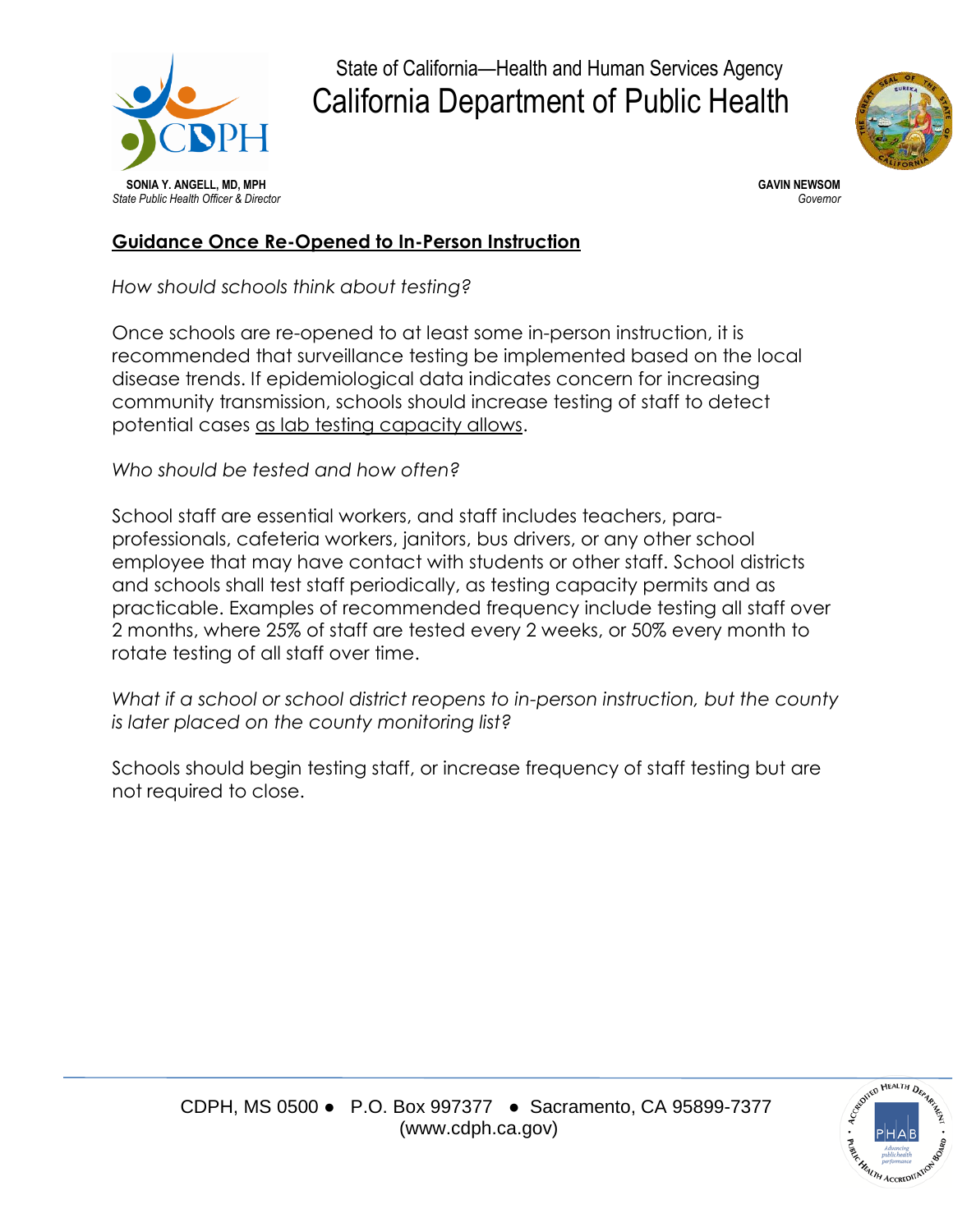



*What measures should be taken when a student, teacher or staff member has symptoms, is a contact of someone infected, or is diagnosed with COVID-19?*

|                  | <b>Student or Staff with:</b>                                                                                                                                             | <b>Action</b>                                                                                                                                                                                                                                                                                                                                                                                                                                                                                                                                                                                                                                     | Communication                                                                                 |
|------------------|---------------------------------------------------------------------------------------------------------------------------------------------------------------------------|---------------------------------------------------------------------------------------------------------------------------------------------------------------------------------------------------------------------------------------------------------------------------------------------------------------------------------------------------------------------------------------------------------------------------------------------------------------------------------------------------------------------------------------------------------------------------------------------------------------------------------------------------|-----------------------------------------------------------------------------------------------|
| $\mathbf{1}$ .   | COVID-19 Symptoms<br>(e.g., fever, cough,<br>loss of taste or smell,<br>difficulty breathing)<br>Symptom Screening:<br>Per CA School Sector<br><b>Specific Guidelines</b> | Send home<br>$\bullet$<br>Recommend testing (If positive, see #3, if<br>$\bullet$<br>negative, see #4)<br>School/classroom remain open<br>$\bullet$                                                                                                                                                                                                                                                                                                                                                                                                                                                                                               | No Action<br>needed                                                                           |
| 2.               | Close contact (†) with<br>a confirmed COVID-<br>19 case                                                                                                                   | Send home<br>$\bullet$<br>Quarantine for 14 days from last exposure<br>$\bullet$<br>Recommend testing (but will not shorten 14-<br>$\bullet$<br>day quarantine)<br>School/classroom remain open<br>$\bullet$                                                                                                                                                                                                                                                                                                                                                                                                                                      | Consider school<br>$\bullet$<br>community<br>notification of a<br>known contact               |
| 3.               | Confirmed COVID-19<br>case infection                                                                                                                                      | Notify the local public health department<br>$\bullet$<br>Isolate case and exclude from school for 10<br>$\bullet$<br>days from symptom onset or test date<br>Identify contacts (†), quarantine & exclude<br>$\bullet$<br>exposed contacts (likely entire cohort (++)) for<br>14 days after the last date the case was<br>present at school while infectious<br>Recommend testing of contacts, prioritize<br>$\bullet$<br>symptomatic contacts (but will not shorten 14-<br>day quarantine)<br>Disinfection and cleaning of classroom and<br>$\bullet$<br>primary spaces where case spent significant<br>time<br>School remains open<br>$\bullet$ | School<br>$\bullet$<br>community<br>notification of a<br>known case                           |
| $\overline{4}$ . | Tests negative after<br>symptoms                                                                                                                                          | May return to school 3 days after symptoms<br>$\bullet$<br>resolve<br>School/classroom remain open<br>$\bullet$                                                                                                                                                                                                                                                                                                                                                                                                                                                                                                                                   | Consider school<br>$\bullet$<br>community<br>notification if prior<br>awareness of<br>testing |

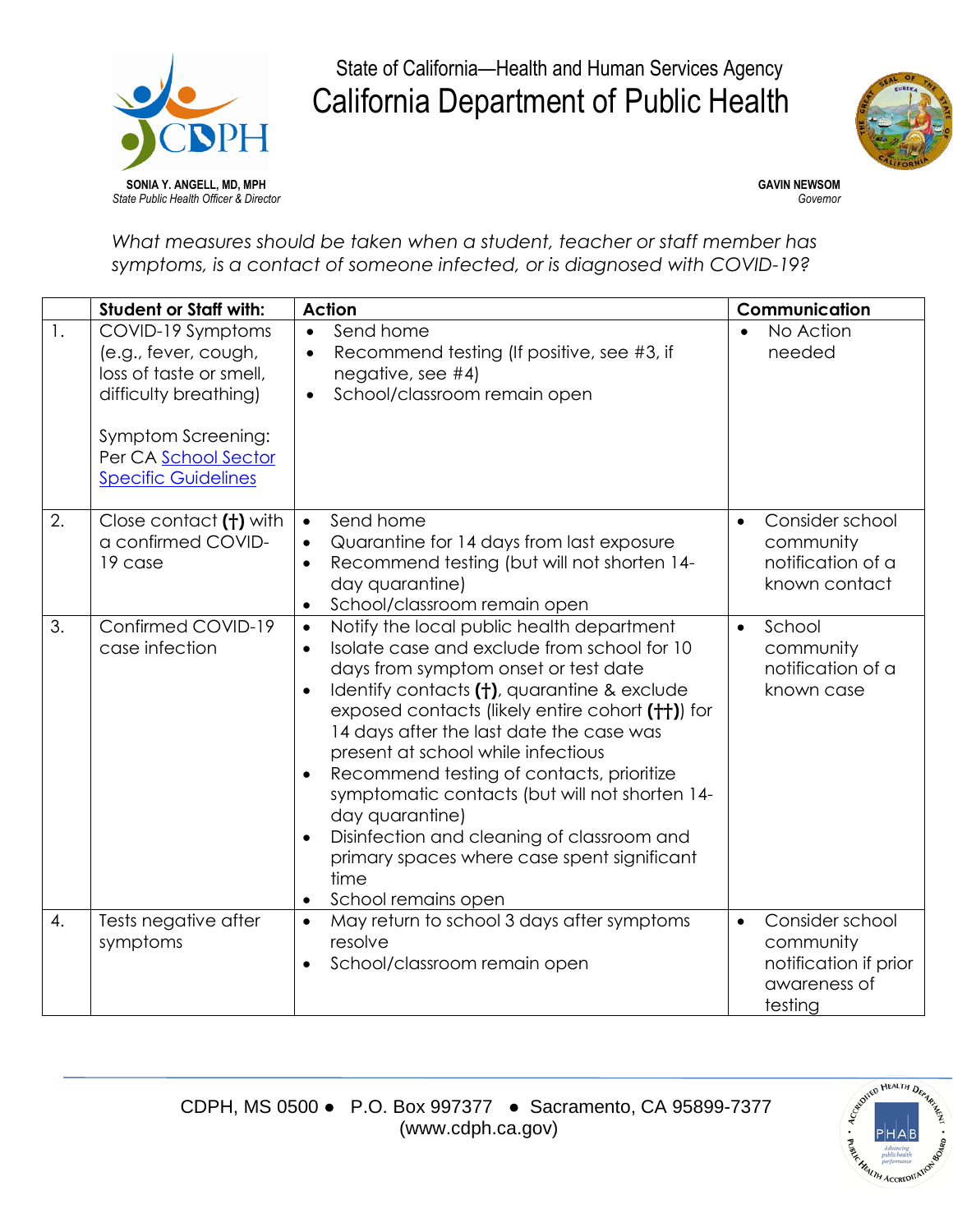



**(†)** A contact is defined as a person who is <6 feet from a case for >15 minutes. In some school situations, it may be difficult to determine whether individuals have met this criterion and an entire cohort, classroom, or other group may need to be considered exposed, particularly if people have spent time together indoors.

**(††)** A cohort is a stable group with fixed membership that stays together for all courses and activities (e.g., lunch, recess, etc.) and avoids contact with other persons or cohorts.

## **Guidance on School Closure**

## *What are the criteria for closing a school?*

Individual school closure is recommended based on the number of cases, the percentage of the teacher/students/staff that are positive for COVID-19, and following consultation with the Local Health Officer. Individual school closure may be appropriate when there are multiple cases in multiple cohorts at a school or when at least 5 percent of the total number of teachers/student/staff are cases within a 14-day period, depending on the size and physical layout of the school.

The Local Health Officer may also determine school closure is warranted for other reasons, including results from public health investigation or other local epidemiological data.

*If a school is closed for in-person learning, when may it reopen?*

Schools may typically reopen after 14 days and the following have occurred:

- Cleaning and disinfection
- Public health investigation
- Consultation with the local public health department

*What are the criteria for closing a school district?*